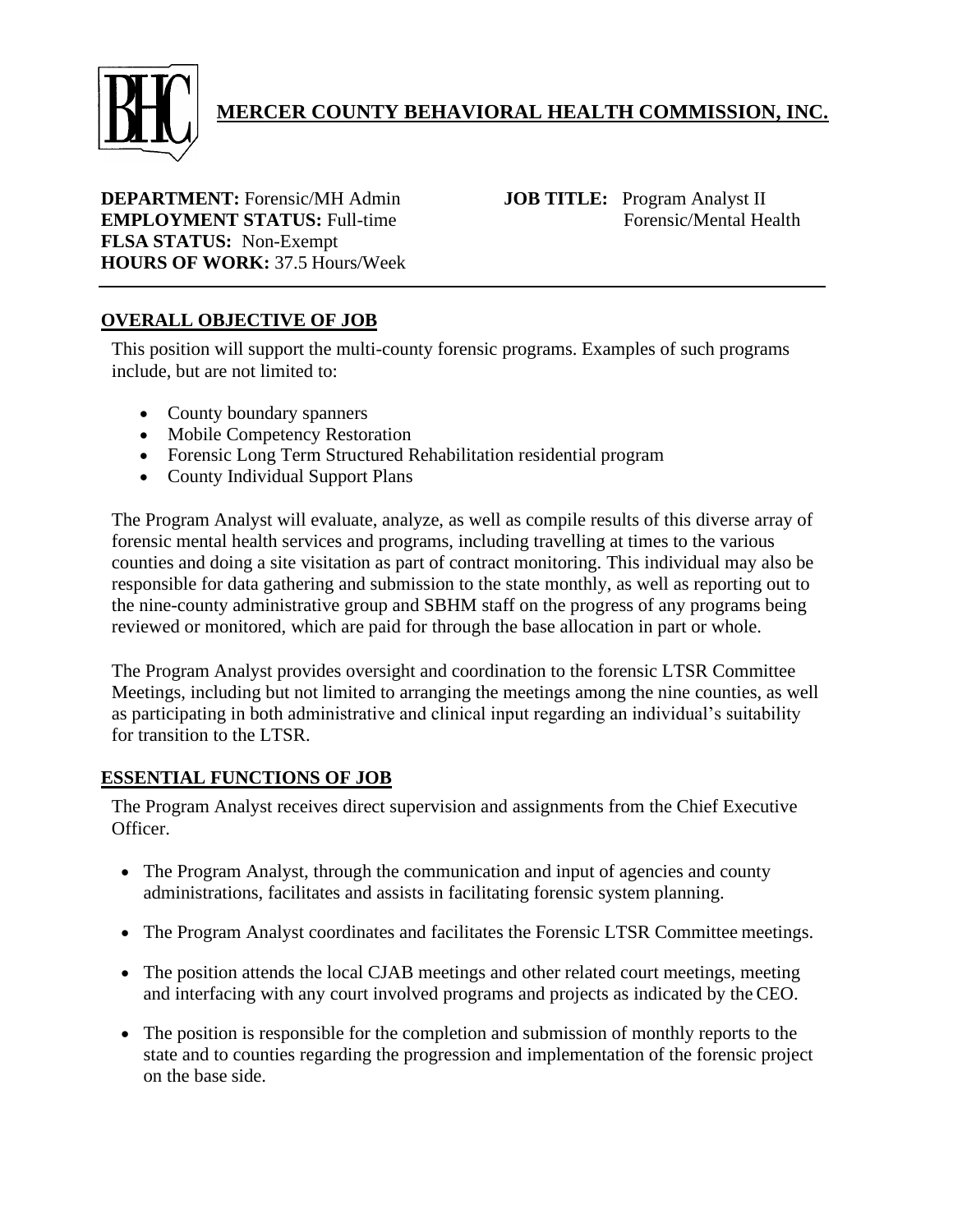- The Program Analyst will engage with the MCBHC fiscal department as needed, in order ascertain expenditures against contract amounts, and to be knowledgeable, in general, regarding how the funds are allocated, for what programs, and to whom.
- The Program Analyst will need to travel on occasion, to various county forensic programs and projects, to the LTSR, as well as to Torrance State Hospital, for meetings and monitoring as indicated. Travel may be to any western region county or state hospital facility and may, in future development, include counties outside the Western Region area.
- The position will support the development of appropriate grant applications pertaining to forensic programming.
- The position works collaboratively with agency management, county administration, regional and state personnel, and consumers for the advancement and improvement of the forensic mental health services in the nine-county regional consortium.

### **OTHER DUTIES OF THE JOB**

- The Program Analyst participates in department projects which support the organization's philosophies and mission.
- The position participates in activities which ensure program compliance to State and Federal regulations and to promote and enhance the quality of program service delivery.
- The Program Analyst attends department meetings, individual supervision and other agency related meetings as required.
- The Program Analyst attends and completes appropriate trainings as assigned by the immediate supervisor or recommended by the state offices.
- The Program Analyst maintains clear and timely verbal and written communication with the immediate supervisor.
- The Program Analyst works with classified information and maintains the confidentiality of such information within the scope of duty.

### **SUPERVISION RECEIVED**

Position will receive regular and ongoing supervision related to work duties and essential functions of the job. Additional supervision will be provided through individual and/or collective department meetings and work sessions.

### **SUPERVISION GIVEN**

The work is somewhat independent in nature, but scheduled and impromptu supervisions will occur as needed and can be initiated by either party.

# **WORKING CONDITIONS**

- Work indoors in limited workspace with adequate lighting, temperature, and ventilation.
- Works with average indoor exposure to noise, stress, and disruptions.
- Normal indoor exposure to dust/dirt.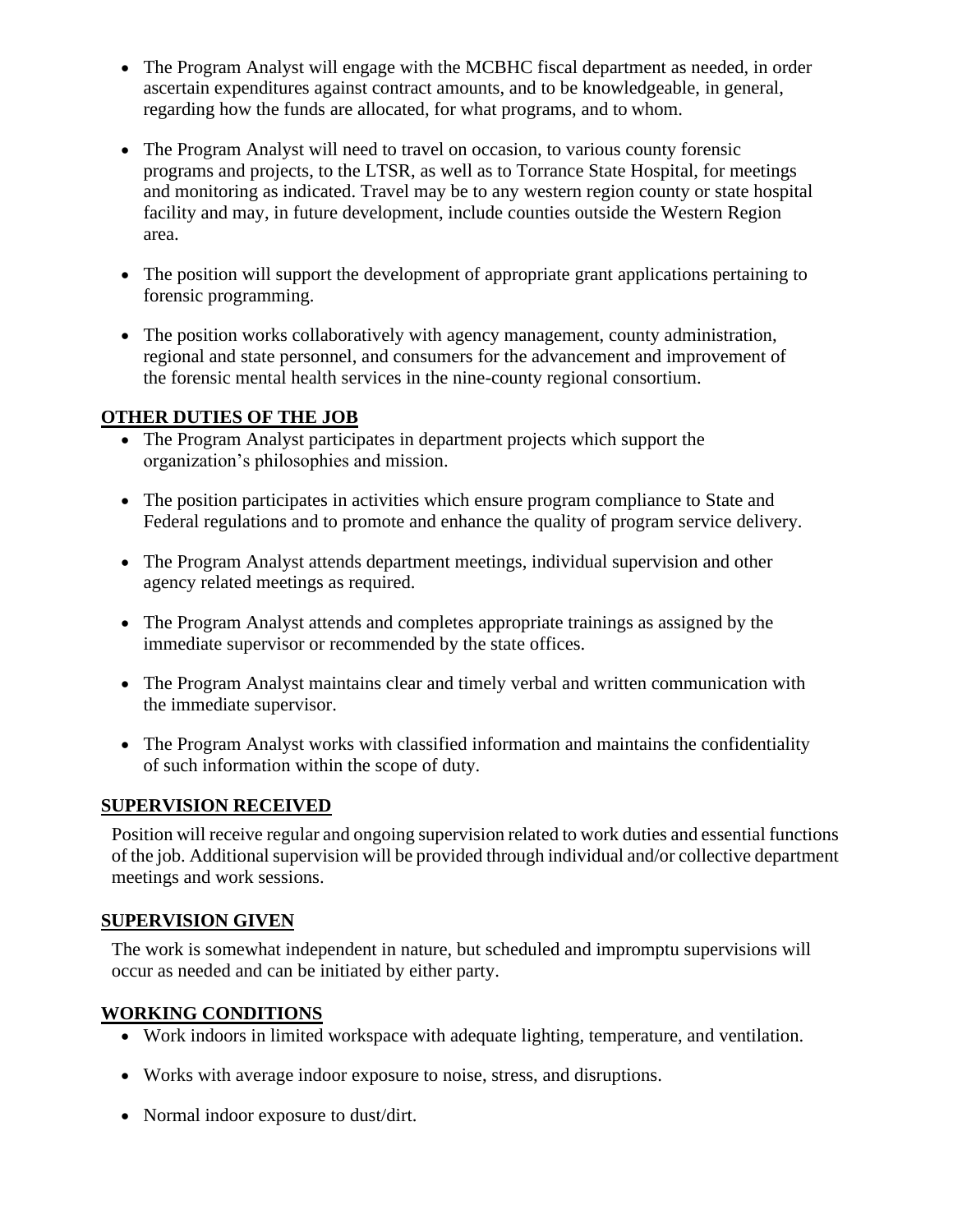- Works in conditions of potential outbursts or disruptive behavior of clients.
- Travels periodically to other work sites and agencies as needed.
- Travels periodically to trainings and meetings outside Mercer County which may involve overnight stays.

### **PHYSICAL AND MENTAL CONDITIONS**

- Must possess ability to record, convey and present information, explain procedures, and follow instructions.
- Must be able to sit for lengthy periods throughout the workday, with intermittent periods of standing, walking, bending, twisting, reaching, lifting, and driving as necessary to carry out essential job duties.
- Dexterity requirements range from simple to coordinated movements of fingers/hands; feet/legs; torso as necessary to carry out duties of job.
- Must be able to lift and/or carry items such as, laptop in case, personal briefcase, work related supplies and miscellaneous objects with a maximum weight of thirty (30) pounds.
- Must apply safe lifting and carrying practices. If an item weighs more than maximum weight limit, employee must make more than one trip to carry all necessary items to their vehicle and/or to or from designated worksites.
- Occasional exerting and/or lifting of up to 50 pounds may be required for the maneuvering of equipment or supplies to and from designated worksites.
- Must be able to cope with the physical and mental stress of the position.
- Must be able to react quickly physically and mentally in the event of a disturbance or physical outbreak.
- Must be able to pay close attention to details and concentrate on work.
- Must be able to mentally react quickly to MCBHC needs and/or requests as necessary as it applies to your position.
- Must be able to meet defined deadlines and unplanned demands.

### **QUALIFICATIONS: EDUCATION/TRAINING/WORK EXPERIENCE**

- Candidate must have a bachelor's degree in psychology, mental health, criminal justice, or social work and a minimum of two years' experience in social services. Experience with this specific (forensic) population is preferred.
- Candidate must possess strong interpersonal/engagement skills, with an ability to relate to and network with a variety of county entities, court personnel, and other related individuals.
- Candidate should demonstrate the ability to critically think and analyze and be familiar with data collection and practical application of statistics.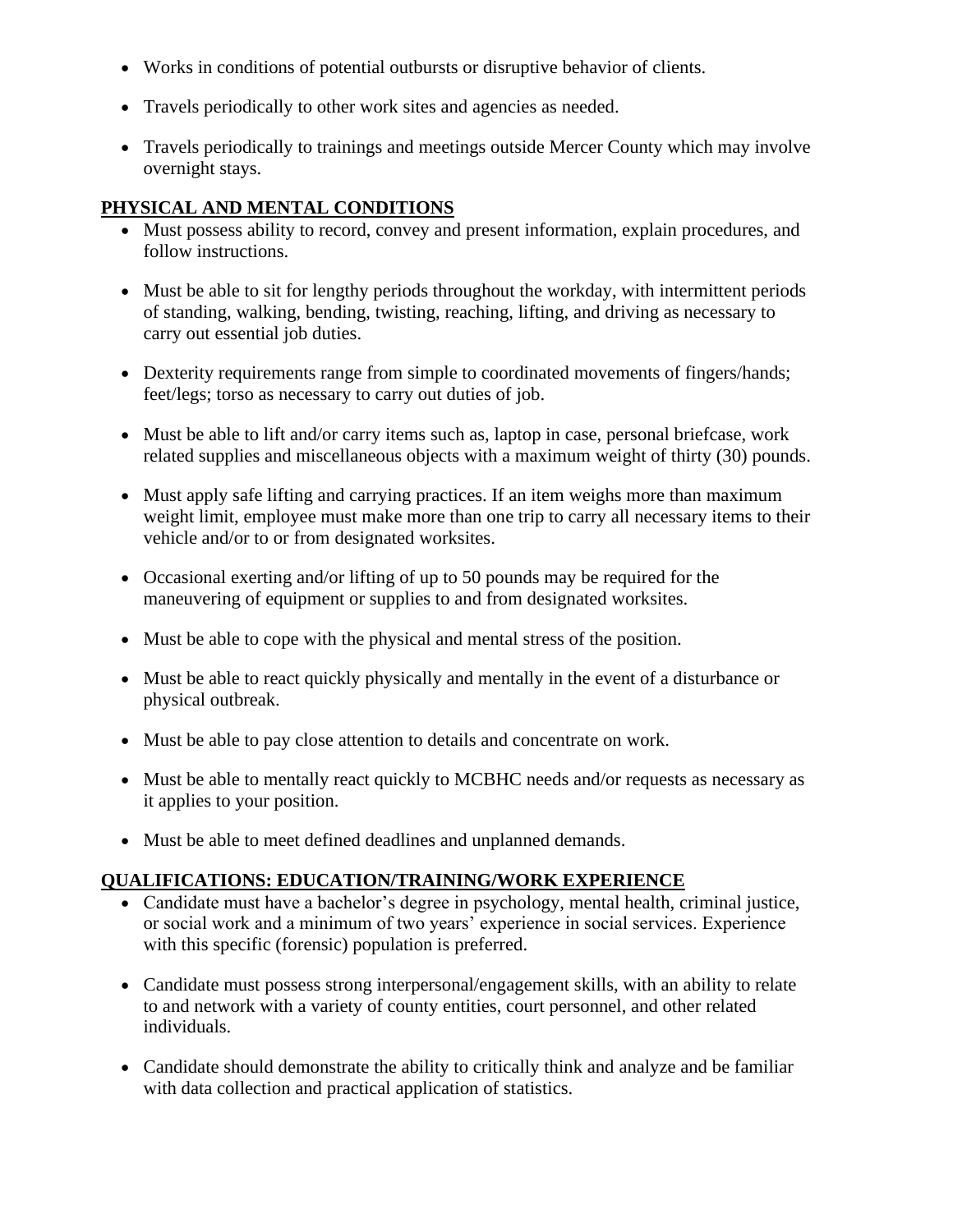- Candidate must possess PA Criminal Record, PA Child Abuse and Federal FBI clearances.
- Candidate must possess strong computer skill and/or knowledge, with proficiency skills in the applicable software.
- Candidate fulfilling the position must possess a strong understanding and knowledge of behavioral health and developmental services and supports.
- Candidate must possess strong writing skills with the ability to communicate field related ideas and complex concepts in written format.
- Candidate must display a high attention to detail and accuracy.

# **KNOWLEDGE, SKILLS, AND ABILITIES REQUIRED**

- Must be able to speak and understand the English language in a manner which enables them to carry out essential job duties.
- Must possess effective communication and interpersonal and diplomacy skills.
- Must possess initiative and problem-solving skills.
- Must possess ability to function independently, have flexibility and the ability to work effectively with clients, co-workers and others.
- Must possess ability to maintain confidentiality regarding consumer information and records.
- Must possess the technical knowledge of operating personal computers and other office equipment.
- Must possess a valid driver's license and a willingness to travel as needed.
- Must possess ability to plan and organize work and prepare adequate records and reports.
- Must possess ability to understand and interpret laws and regulations regarding MH/ID and D&A programs and services.
- Must possess ability to apply organizational skills regarding time, paperwork, and work product.
- Must possess basic budgetary and math skills.
- The Program Analyst must possess knowledge and comprehension of all agency operations and the overall human service system provider network. The position will require strong communication, research, and critical thinking skills. The Program Analyst must exercise good project management and oversight. This position will demonstrate a high level of diplomacy and sound discretion.